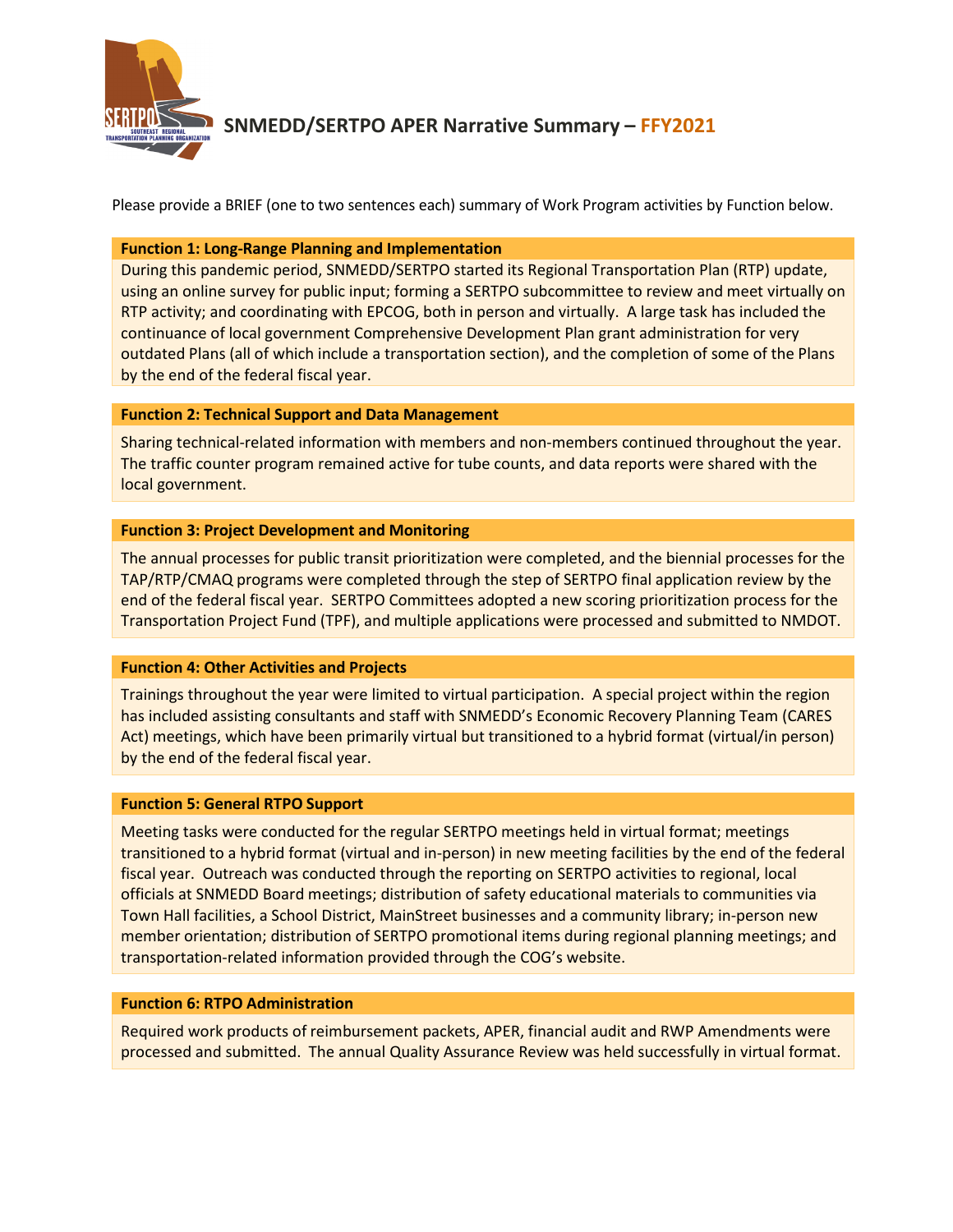

# **SNMEDD/SERTPO APER Budget Summary by Line Item**

| <b>FFY21 Budget Summary by Line Item</b>                                                                                     |                 |                          |                          |                          |                |           |                                                |  |  |  |  |
|------------------------------------------------------------------------------------------------------------------------------|-----------------|--------------------------|--------------------------|--------------------------|----------------|-----------|------------------------------------------------|--|--|--|--|
| Line Item<br>(use categories from your FFY21 budget)                                                                         | <b>Budgeted</b> | Q1                       | Q <sub>2</sub>           | Q <sub>3</sub>           | Q4             | Actual    | Percentage<br>actuals differ<br>from budgeted* |  |  |  |  |
| Personnel (Salary and Wages)                                                                                                 | 63,565          | 15,543.46                | 15,088.75                | 15,446.43                | 15,615.31      | 61,693.95 | $-2.94%$                                       |  |  |  |  |
| Fringe (Payroll Taxes & Expense)                                                                                             | 17,300          | 3,864.05                 | 3,927.23                 | 3,911.97                 | 3,863.28       | 15,566.53 | $-10.02%$                                      |  |  |  |  |
| Travel                                                                                                                       | 2,586           | 182.43                   | 116.05                   | 90.63                    | 593.24         | 982.35    | $-62.01%$                                      |  |  |  |  |
| Insurance                                                                                                                    | 2,100           | 265.01                   | 749.19                   | 521.40                   | 482.52         | 2,018.12  | $-3.90%$                                       |  |  |  |  |
| <b>Equipment Lease and Maintenance</b>                                                                                       | 2,800           | 248.87                   | 269.67                   | 528.45                   | 275.52         | 1,322.51  | $-52.77%$                                      |  |  |  |  |
| <b>Equipment Purchase</b>                                                                                                    | 1,500           | 236.97                   | $\blacksquare$           | $\overline{a}$           | $\blacksquare$ | 236.97    | $-84.20%$                                      |  |  |  |  |
| Audit                                                                                                                        | 2,084           |                          | $\blacksquare$           | 1,500.00                 | $\overline{a}$ | 1,500.00  | $-28.02%$                                      |  |  |  |  |
| <b>Supplies</b>                                                                                                              | 1,900           | 209.98                   | $\blacksquare$           | 645.62                   | 131.17         | 986.77    | -48.06%                                        |  |  |  |  |
| Publications, registrations, advertising, memberships                                                                        | 1,780           | 495.59                   | 247.00                   |                          | 103.96         | 846.55    | $-52.44%$                                      |  |  |  |  |
| Postage                                                                                                                      | 250             | $\ddot{\phantom{1}}$     | 87.54                    | 62.38                    |                | 149.92    | $-40.03%$                                      |  |  |  |  |
| Rent                                                                                                                         | 2,964           | 997.92                   | 748.44                   | 498.96                   | 997.92         | 3,243.24  | 9.42%                                          |  |  |  |  |
| Telephone/internet                                                                                                           | 1,800           | 449.35                   | 280.65                   | 396.26                   | 396.08         | 1,522.34  | $-15.43%$                                      |  |  |  |  |
| Printing                                                                                                                     | 300             |                          | $\overline{\phantom{a}}$ |                          |                |           | $-100.00\%$                                    |  |  |  |  |
| <b>Meetings and Conferences</b>                                                                                              | 1,507           | $\overline{\phantom{a}}$ | $\overline{\phantom{a}}$ | 5.94                     | 234.56         | 240.50    | $-84.04%$                                      |  |  |  |  |
| Promotion and Development                                                                                                    | 1,904           |                          | $\overline{a}$           | $\sim$                   | 1,758.90       | 1,758.90  | $-7.62%$                                       |  |  |  |  |
| Vehicle                                                                                                                      | 1,910           | 1,599.57                 | 305.14                   | $\overline{\phantom{a}}$ | ٠              | 1,904.71  | $-0.28%$                                       |  |  |  |  |
| <b>TOTAL</b>                                                                                                                 | 106,250         | 24,093.20                | 21,819.66                | 23,608.04                | 24,452.46      | 93,973.36 |                                                |  |  |  |  |
| *if any line item in the lactual column differs from budgeted amount by more than 20%, provide a narrative explanation below |                 |                          |                          |                          |                |           |                                                |  |  |  |  |

\*if any line item in the 'actual' column differs from budgeted amount by more than 20%, provide a narrative explanation below

Explanation:

Travel - Travel expenses remained low due to health crisis impacts.

Equipment Lease and Maintenance - Costs for new copier/scanner were less.

Equipment Purchase - Equipment purchase was returned (and refunded).

Audit - Audit expense line item utilized, but fell under budget.

Supplies - Supplies line item utilized, but fell under budget.

Publications, registrations, advertising, memberships - Line item underutilized due to health crisis impacts (e.g, registrations).

Postage - Postage line item utilized, but fell under budget.

Printing - Minimal budget was not utilized.

Meeting and Conferences - Meetings and Conference expenses remained low due to health crisis impacts.